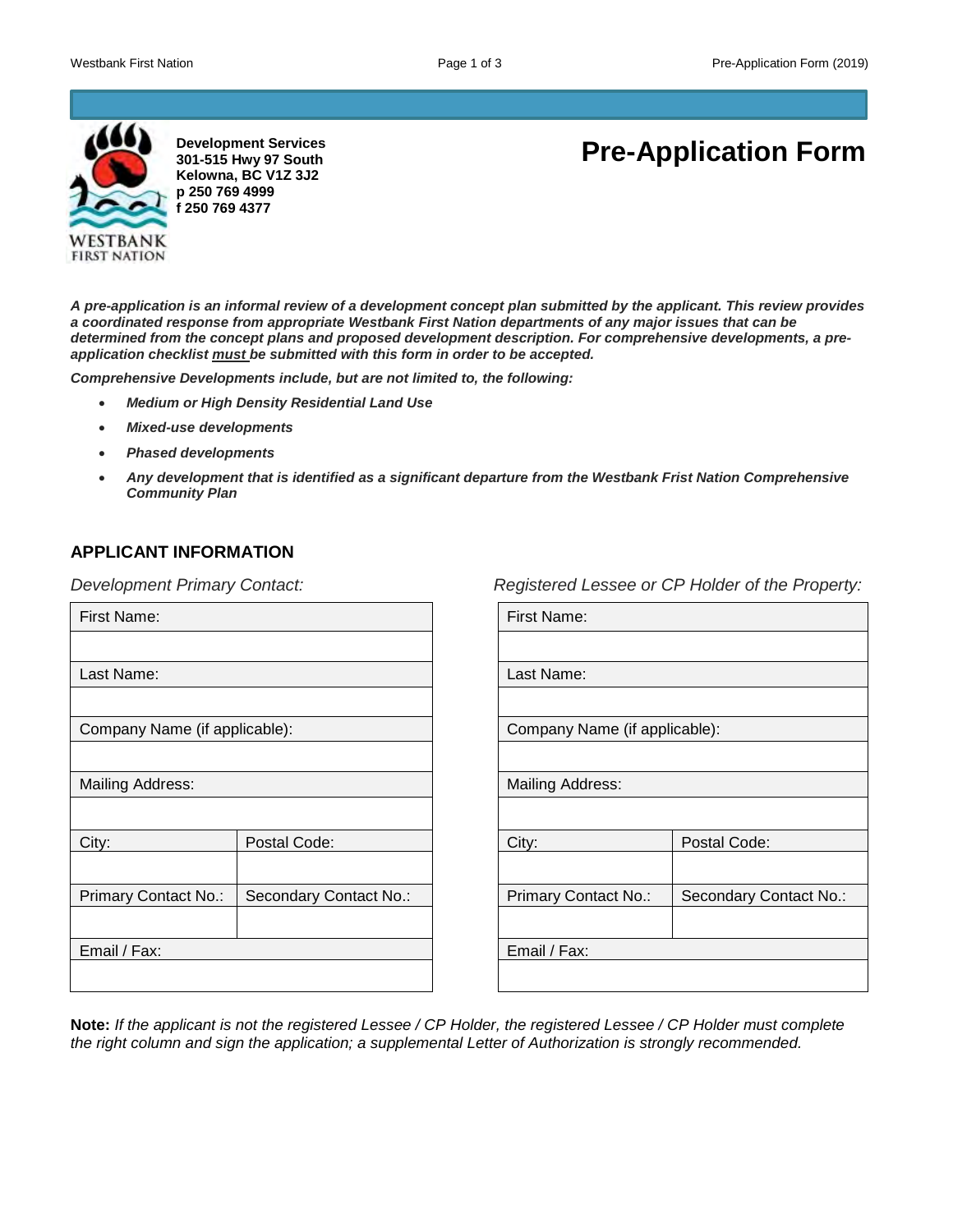## **SITE DESCRIPTION**

| Lot No.:                      | Plan No.:        |                          |  | Reserve No.        |  |
|-------------------------------|------------------|--------------------------|--|--------------------|--|
|                               |                  |                          |  |                    |  |
| Civic Address:                |                  |                          |  |                    |  |
|                               |                  |                          |  |                    |  |
| Current Zoning:               | Proposed Zoning: | <b>Current Land Use:</b> |  | Proposed Land Use: |  |
|                               |                  |                          |  |                    |  |
| Parcel Size (m <sup>2</sup> ) | Lot Frontage (m) | Lot Depth (m)            |  |                    |  |
|                               |                  |                          |  |                    |  |

## **DEVELOPMENT PROPOSAL**

*Please describe the rationale for your development proposal. It is recommended that an additional letter of rationale be attached to and submitted along with the application.*

| Please describe the rationale for your development proposal.                                      |                    |                                  |  |  |
|---------------------------------------------------------------------------------------------------|--------------------|----------------------------------|--|--|
|                                                                                                   |                    |                                  |  |  |
|                                                                                                   |                    |                                  |  |  |
|                                                                                                   |                    |                                  |  |  |
|                                                                                                   |                    |                                  |  |  |
|                                                                                                   |                    |                                  |  |  |
| If a zoning or land use amendment will be required to support proposal, please provide rationale. |                    |                                  |  |  |
|                                                                                                   |                    |                                  |  |  |
|                                                                                                   |                    |                                  |  |  |
|                                                                                                   |                    |                                  |  |  |
|                                                                                                   |                    |                                  |  |  |
| Type (e.g. single family, duplex):                                                                | Number of Units:   | Building Area (m <sup>2</sup> ): |  |  |
|                                                                                                   |                    |                                  |  |  |
| Height (m):                                                                                       | Number of Storeys: | Parcel Size (m <sup>2</sup> ):   |  |  |
|                                                                                                   |                    |                                  |  |  |
| Variances, if any proposed:                                                                       |                    |                                  |  |  |
|                                                                                                   |                    |                                  |  |  |
|                                                                                                   |                    |                                  |  |  |
|                                                                                                   |                    |                                  |  |  |
|                                                                                                   |                    |                                  |  |  |